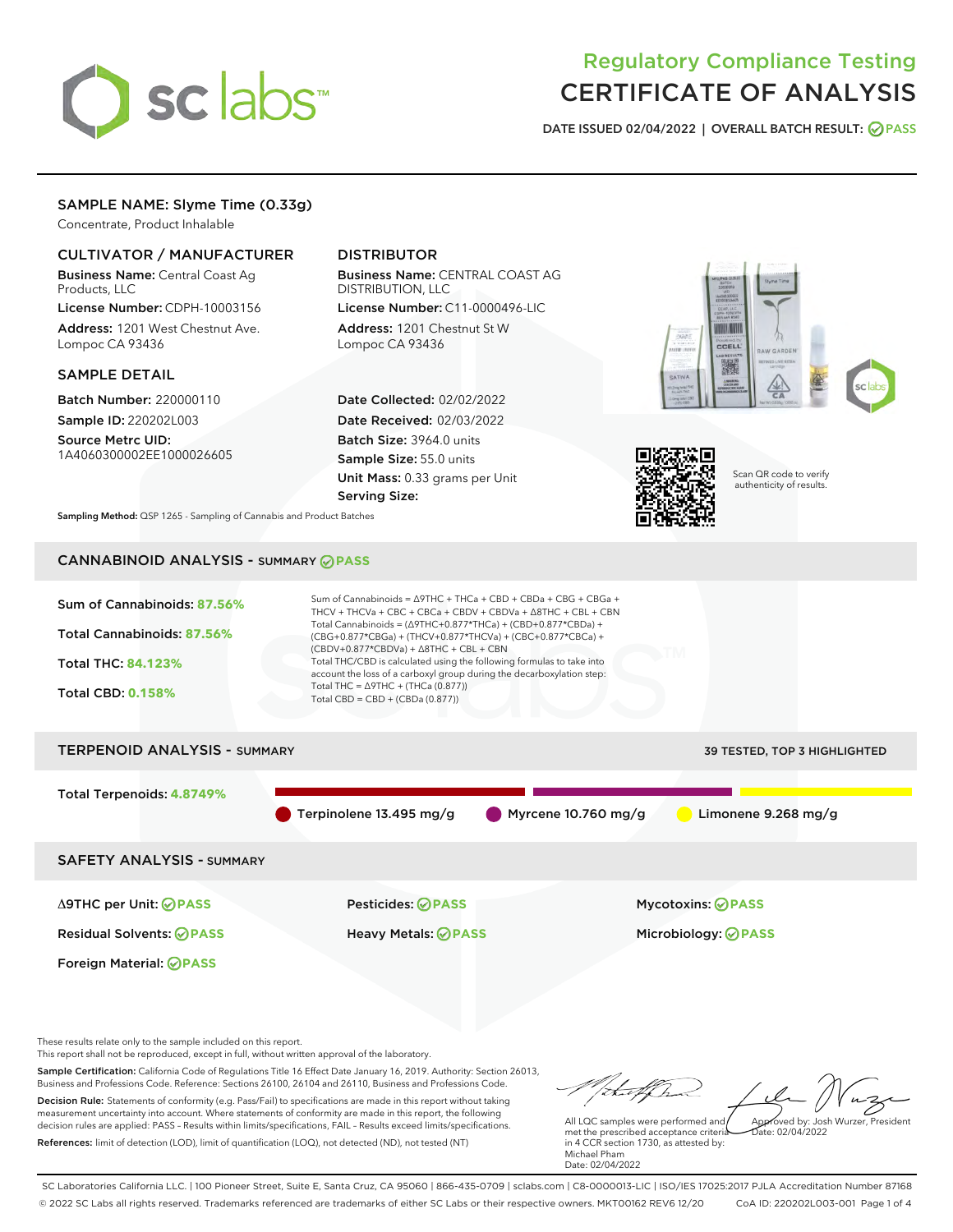



SLYME TIME (0.33G) | DATE ISSUED 02/04/2022 | OVERALL BATCH RESULT: @ PASS

#### CANNABINOID TEST RESULTS - 02/03/2022 2 PASS

Tested by high-performance liquid chromatography with diode-array detection (HPLC-DAD). **Method:** QSP 1157 - Analysis of Cannabinoids by HPLC-DAD

#### TOTAL CANNABINOIDS: **87.56%**

Total Cannabinoids (Total THC) + (Total CBD) + (Total CBG) + (Total THCV) + (Total CBC) + (Total CBDV) + ∆8THC + CBL + CBN

TOTAL THC: **84.123%** Total THC (∆9THC+0.877\*THCa)

TOTAL CBD: **0.158%**

Total CBD (CBD+0.877\*CBDa)

TOTAL CBG: 2.43% Total CBG (CBG+0.877\*CBGa)

TOTAL THCV: 0.34% Total THCV (THCV+0.877\*THCVa)

TOTAL CBC: ND Total CBC (CBC+0.877\*CBCa)

TOTAL CBDV: ND Total CBDV (CBDV+0.877\*CBDVa)

| <b>COMPOUND</b>            | LOD/LOQ<br>(mg/g) | <b>MEASUREMENT</b><br><b>UNCERTAINTY</b><br>(mg/g) | <b>RESULT</b><br>(mg/g) | <b>RESULT</b><br>(%) |
|----------------------------|-------------------|----------------------------------------------------|-------------------------|----------------------|
| <b>A9THC</b>               | 0.06 / 0.26       | ±28.938                                            | 841.23                  | 84.123               |
| <b>CBG</b>                 | 0.06 / 0.19       | ±0.957                                             | 24.30                   | 2.430                |
| <b>THCV</b>                | 0.1 / 0.2         | ±0.17                                              | 3.4                     | 0.34                 |
| <b>CBN</b>                 | 0.1/0.3           | ±0.17                                              | 2.6                     | 0.26                 |
| $\triangle$ 8THC           | 0.1/0.4           | ±0.20                                              | 2.5                     | 0.25                 |
| <b>CBD</b>                 | 0.07/0.29         | ±0.073                                             | 1.58                    | 0.158                |
| <b>THCa</b>                | 0.05/0.14         | N/A                                                | <b>ND</b>               | <b>ND</b>            |
| <b>THCVa</b>               | 0.07/0.20         | N/A                                                | <b>ND</b>               | <b>ND</b>            |
| <b>CBDa</b>                | 0.02/0.19         | N/A                                                | <b>ND</b>               | <b>ND</b>            |
| <b>CBDV</b>                | 0.04 / 0.15       | N/A                                                | <b>ND</b>               | <b>ND</b>            |
| <b>CBDVa</b>               | 0.03/0.53         | N/A                                                | <b>ND</b>               | <b>ND</b>            |
| <b>CBGa</b>                | 0.1/0.2           | N/A                                                | <b>ND</b>               | <b>ND</b>            |
| <b>CBL</b>                 | 0.06 / 0.24       | N/A                                                | <b>ND</b>               | <b>ND</b>            |
| <b>CBC</b>                 | 0.2 / 0.5         | N/A                                                | <b>ND</b>               | <b>ND</b>            |
| <b>CBCa</b>                | 0.07/0.28         | N/A                                                | <b>ND</b>               | <b>ND</b>            |
| <b>SUM OF CANNABINOIDS</b> |                   |                                                    | 875.6 mg/g              | 87.56%               |

#### **UNIT MASS: 0.33 grams per Unit**

| ∆9THC per Unit                         | 1100 per-package limit | 277.61 mg/unit | <b>PASS</b> |
|----------------------------------------|------------------------|----------------|-------------|
| <b>Total THC per Unit</b>              |                        | 277.61 mg/unit |             |
| <b>CBD</b> per Unit                    |                        | $0.52$ mg/unit |             |
| <b>Total CBD per Unit</b>              |                        | $0.52$ mg/unit |             |
| <b>Sum of Cannabinoids</b><br>per Unit |                        | 288.9 mg/unit  |             |
| <b>Total Cannabinoids</b><br>per Unit  |                        | 289.0 mg/unit  |             |

| <b>COMPOUND</b>         | LOD/LOQ<br>(mg/g) | AJUREIVII<br><b>UNCERTAINTY</b><br>(mg/g) | <b>RESULT</b><br>(mg/g)                          | <b>RESULT</b><br>(%) |
|-------------------------|-------------------|-------------------------------------------|--------------------------------------------------|----------------------|
| Terpinolene             | 0.008 / 0.026     | ±0.2766                                   | 13.495                                           | 1.3495               |
| <b>Myrcene</b>          | 0.008 / 0.025     | ±0.1388                                   | 10.760                                           | 1.0760               |
| Limonene                | 0.005 / 0.016     | ±0.1325                                   | 9.268                                            | 0.9268               |
| $\beta$ Caryophyllene   | 0.004 / 0.012     | ±0.1715                                   | 4.817                                            | 0.4817               |
| $\beta$ Pinene          | 0.004 / 0.014     | ±0.0236                                   | 2.049                                            | 0.2049               |
| $\alpha$ Pinene         | 0.005 / 0.017     | ±0.0138                                   | 1.601                                            | 0.1601               |
| $\alpha$ Humulene       | 0.009 / 0.029     | ±0.0387                                   | 1.205                                            | 0.1205               |
| Linalool                | 0.009 / 0.032     | ±0.0428                                   | 1.126                                            | 0.1126               |
| Ocimene                 | 0.011 / 0.038     | ±0.0267                                   | 0.831                                            | 0.0831               |
| Fenchol                 | 0.010 / 0.034     | ±0.0242                                   | 0.626                                            | 0.0626               |
| Terpineol               | 0.016 / 0.055     | ±0.0323                                   | 0.526                                            | 0.0526               |
| $\alpha$ Phellandrene   | 0.006 / 0.020     | ±0.0069                                   | 0.509                                            | 0.0509               |
| trans-ß-Farnesene       | 0.008 / 0.025     | ±0.0163                                   | 0.458                                            | 0.0458               |
| 3 Carene                | 0.005 / 0.018     | ±0.0055                                   | 0.387                                            | 0.0387               |
| $\alpha$ Terpinene      | 0.005 / 0.017     | ±0.0055                                   | 0.368                                            | 0.0368               |
| $\gamma$ Terpinene      | 0.006 / 0.018     | ±0.0041                                   | 0.238                                            | 0.0238               |
| Camphene                | 0.005 / 0.015     | ±0.0019                                   | 0.169                                            | 0.0169               |
| <b>Borneol</b>          | 0.005 / 0.016     | ±0.0048                                   | 0.115                                            | 0.0115               |
| Valencene               | 0.009 / 0.030     | ±0.0043                                   | 0.063                                            | 0.0063               |
| Guaiol                  | 0.009 / 0.030     | ±0.0025                                   | 0.052                                            | 0.0052               |
| Fenchone                | 0.009 / 0.028     | ±0.0015                                   | 0.050                                            | 0.0050               |
| p-Cymene                | 0.005 / 0.016     | ±0.0010                                   | 0.036                                            | 0.0036               |
| Sabinene Hydrate        | 0.006 / 0.022     | N/A                                       | <loq< th=""><th><math>&lt;</math>LOQ</th></loq<> | $<$ LOQ              |
| Caryophyllene<br>Oxide  | 0.010 / 0.033     | N/A                                       | <loq< th=""><th><loq< th=""></loq<></th></loq<>  | <loq< th=""></loq<>  |
| Sabinene                | 0.004 / 0.014     | N/A                                       | ND                                               | <b>ND</b>            |
| Eucalyptol              | 0.006 / 0.018     | N/A                                       | <b>ND</b>                                        | <b>ND</b>            |
| (-)-Isopulegol          | 0.005 / 0.016     | N/A                                       | <b>ND</b>                                        | <b>ND</b>            |
| Camphor                 | 0.006 / 0.019     | N/A                                       | ND                                               | ND                   |
| Isoborneol              | 0.004 / 0.012     | N/A                                       | <b>ND</b>                                        | <b>ND</b>            |
| Menthol                 | 0.008 / 0.025     | N/A                                       | <b>ND</b>                                        | <b>ND</b>            |
| Nerol                   | 0.003 / 0.011     | N/A                                       | ND                                               | ND                   |
| Citronellol             | 0.003 / 0.010     | N/A                                       | ND                                               | ND                   |
| R-(+)-Pulegone          | 0.003 / 0.011     | N/A                                       | <b>ND</b>                                        | ND                   |
| Geraniol                | 0.002 / 0.007     | N/A                                       | <b>ND</b>                                        | ND                   |
| <b>Geranyl Acetate</b>  | 0.004 / 0.014     | N/A                                       | ND                                               | ND                   |
| $\alpha$ Cedrene        | 0.005 / 0.016     | N/A                                       | ND                                               | ND                   |
| Nerolidol               | 0.009 / 0.028     | N/A                                       | <b>ND</b>                                        | ND                   |
| Cedrol                  | 0.008 / 0.027     | N/A                                       | ND                                               | ND                   |
| $\alpha$ Bisabolol      | 0.008 / 0.026     | N/A                                       | ND                                               | ND                   |
| <b>TOTAL TERPENOIDS</b> |                   |                                           | 48.749 mg/g                                      | 4.8749%              |

SC Laboratories California LLC. | 100 Pioneer Street, Suite E, Santa Cruz, CA 95060 | 866-435-0709 | sclabs.com | C8-0000013-LIC | ISO/IES 17025:2017 PJLA Accreditation Number 87168 © 2022 SC Labs all rights reserved. Trademarks referenced are trademarks of either SC Labs or their respective owners. MKT00162 REV6 12/20 CoA ID: 220202L003-001 Page 2 of 4

#### TERPENOID TEST RESULTS - 02/04/2022

Terpene analysis utilizing gas chromatography-flame ionization detection (GC-FID). **Method:** QSP 1192 - Analysis of Terpenoids by GC-FID

MEACUREMENT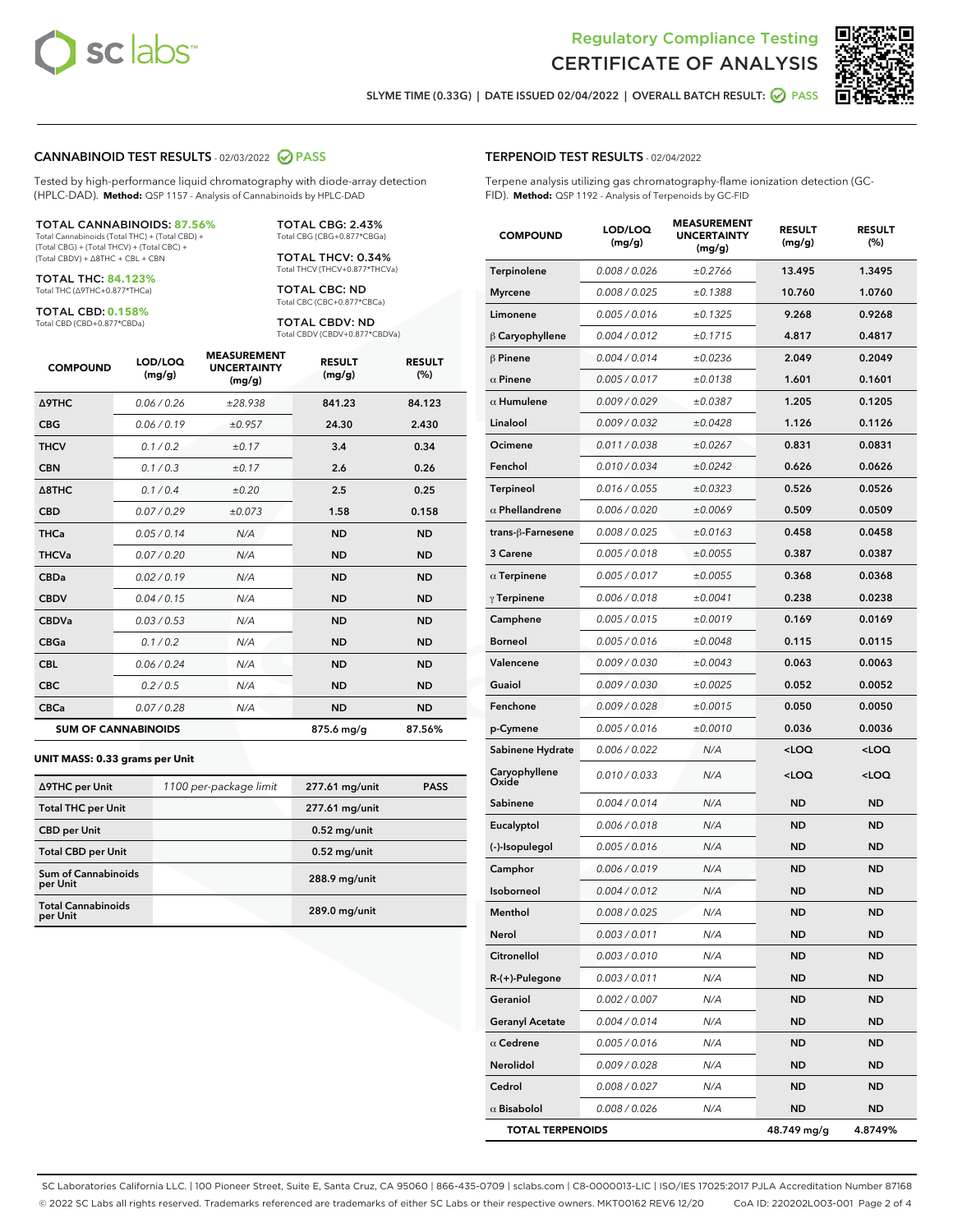



SLYME TIME (0.33G) | DATE ISSUED 02/04/2022 | OVERALL BATCH RESULT:  $\bigcirc$  PASS

#### CATEGORY 1 PESTICIDE TEST RESULTS - 02/04/2022 2 PASS

Pesticide and plant growth regulator analysis utilizing high-performance liquid chromatography-mass spectrometry (HPLC-MS) or gas chromatography-mass spectrometry (GC-MS). \*GC-MS utilized where indicated. **Method:** QSP 1212 - Analysis of Pesticides and Mycotoxins by LC-MS or QSP 1213 - Analysis of Pesticides by GC-MS

| <b>COMPOUND</b>             | LOD/LOQ<br>$(\mu g/g)$ | <b>ACTION</b><br><b>LIMIT</b><br>$(\mu g/g)$ | <b>MEASUREMENT</b><br><b>UNCERTAINTY</b><br>$(\mu g/g)$ | <b>RESULT</b><br>$(\mu g/g)$ | <b>RESULT</b> |
|-----------------------------|------------------------|----------------------------------------------|---------------------------------------------------------|------------------------------|---------------|
| Aldicarb                    | 0.03/0.08              | $>$ LOD                                      | N/A                                                     | <b>ND</b>                    | <b>PASS</b>   |
| Carbofuran                  | 0.02 / 0.05            | $\ge$ LOD                                    | N/A                                                     | <b>ND</b>                    | <b>PASS</b>   |
| Chlordane*                  | 0.03 / 0.08            | $\geq$ LOD                                   | N/A                                                     | <b>ND</b>                    | <b>PASS</b>   |
| Chlorfenapyr*               | 0.03/0.10              | $\ge$ LOD                                    | N/A                                                     | <b>ND</b>                    | <b>PASS</b>   |
| Chlorpyrifos                | 0.02 / 0.06            | $\ge$ LOD                                    | N/A                                                     | <b>ND</b>                    | <b>PASS</b>   |
| Coumaphos                   | 0.02 / 0.07            | $\ge$ LOD                                    | N/A                                                     | <b>ND</b>                    | <b>PASS</b>   |
| Daminozide                  | 0.02/0.07              | $>$ LOD                                      | N/A                                                     | <b>ND</b>                    | <b>PASS</b>   |
| <b>DDVP</b><br>(Dichlorvos) | 0.03/0.09              | $\ge$ LOD                                    | N/A                                                     | <b>ND</b>                    | <b>PASS</b>   |
| <b>Dimethoate</b>           | 0.03/0.08              | $\ge$ LOD                                    | N/A                                                     | <b>ND</b>                    | <b>PASS</b>   |
| Ethoprop(hos)               | 0.03/0.10              | $\ge$ LOD                                    | N/A                                                     | <b>ND</b>                    | <b>PASS</b>   |
| Etofenprox                  | 0.02 / 0.06            | $\ge$ LOD                                    | N/A                                                     | <b>ND</b>                    | <b>PASS</b>   |
| Fenoxycarb                  | 0.03/0.08              | $\ge$ LOD                                    | N/A                                                     | <b>ND</b>                    | <b>PASS</b>   |
| Fipronil                    | 0.03/0.08              | $\ge$ LOD                                    | N/A                                                     | <b>ND</b>                    | <b>PASS</b>   |
| Imazalil                    | 0.02 / 0.06            | $>$ LOD                                      | N/A                                                     | <b>ND</b>                    | <b>PASS</b>   |
| Methiocarb                  | 0.02 / 0.07            | $>$ LOD                                      | N/A                                                     | <b>ND</b>                    | <b>PASS</b>   |
| Methyl<br>parathion         | 0.03/0.10              | $>$ LOD                                      | N/A                                                     | <b>ND</b>                    | <b>PASS</b>   |
| <b>Mevinphos</b>            | 0.03/0.09              | $\ge$ LOD                                    | N/A                                                     | <b>ND</b>                    | <b>PASS</b>   |
| Paclobutrazol               | 0.02 / 0.05            | $>$ LOD                                      | N/A                                                     | <b>ND</b>                    | <b>PASS</b>   |
| Propoxur                    | 0.03/0.09              | $\ge$ LOD                                    | N/A                                                     | <b>ND</b>                    | <b>PASS</b>   |
| Spiroxamine                 | 0.03 / 0.08            | $\ge$ LOD                                    | N/A                                                     | <b>ND</b>                    | <b>PASS</b>   |
| Thiacloprid                 | 0.03/0.10              | $\ge$ LOD                                    | N/A                                                     | <b>ND</b>                    | <b>PASS</b>   |

#### CATEGORY 2 PESTICIDE TEST RESULTS - 02/04/2022 @ PASS

| <b>COMPOUND</b>          | LOD/LOO<br>$(\mu g/g)$ | <b>ACTION</b><br>LIMIT<br>$(\mu g/g)$ | <b>MEASUREMENT</b><br><b>UNCERTAINTY</b><br>$(\mu g/g)$ | <b>RESULT</b><br>$(\mu g/g)$ | <b>RESULT</b> |  |
|--------------------------|------------------------|---------------------------------------|---------------------------------------------------------|------------------------------|---------------|--|
| Abamectin                | 0.03/0.10              | 0.1                                   | N/A                                                     | <b>ND</b>                    | <b>PASS</b>   |  |
| Acephate                 | 0.02/0.07              | 0.1                                   | N/A                                                     | <b>ND</b>                    | <b>PASS</b>   |  |
| Acequinocyl              | 0.02/0.07              | 0.1                                   | N/A                                                     | <b>ND</b>                    | <b>PASS</b>   |  |
| Acetamiprid              | 0.02 / 0.05            | 0.1                                   | N/A                                                     | <b>ND</b>                    | <b>PASS</b>   |  |
| Azoxystrobin             | 0.02/0.07              | 0.1                                   | N/A                                                     | <b>ND</b>                    | <b>PASS</b>   |  |
| <b>Bifenazate</b>        | 0.01 / 0.04            | 0.1                                   | N/A                                                     | <b>ND</b>                    | <b>PASS</b>   |  |
| <b>Bifenthrin</b>        | 0.02 / 0.05            | 3                                     | N/A                                                     | <b>ND</b>                    | <b>PASS</b>   |  |
| <b>Boscalid</b>          | 0.03/0.09              | 0.1                                   | N/A                                                     | <b>ND</b>                    | <b>PASS</b>   |  |
| Captan                   | 0.19/0.57              | 0.7                                   | N/A                                                     | <b>ND</b>                    | <b>PASS</b>   |  |
| Carbaryl                 | 0.02/0.06              | 0.5                                   | N/A                                                     | <b>ND</b>                    | <b>PASS</b>   |  |
| Chlorantranilip-<br>role | 0.04/0.12              | 10                                    | N/A                                                     | <b>ND</b>                    | <b>PASS</b>   |  |
| Clofentezine             | 0.03/0.09              | 0.1                                   | N/A                                                     | <b>ND</b>                    | <b>PASS</b>   |  |

| <b>CATEGORY 2 PESTICIDE TEST RESULTS</b> - 02/04/2022 continued |
|-----------------------------------------------------------------|
|-----------------------------------------------------------------|

| <b>COMPOUND</b>               | LOD/LOQ<br>(µg/g) | <b>ACTION</b><br><b>LIMIT</b><br>$(\mu g/g)$ | <b>MEASUREMENT</b><br><b>UNCERTAINTY</b><br>$(\mu g/g)$ | <b>RESULT</b><br>(µg/g) | <b>RESULT</b> |
|-------------------------------|-------------------|----------------------------------------------|---------------------------------------------------------|-------------------------|---------------|
| Cyfluthrin                    | 0.12 / 0.38       | $\overline{c}$                               | N/A                                                     | <b>ND</b>               | <b>PASS</b>   |
| Cypermethrin                  | 0.11 / 0.32       | 1                                            | N/A                                                     | ND                      | <b>PASS</b>   |
| <b>Diazinon</b>               | 0.02 / 0.05       | 0.1                                          | N/A                                                     | ND                      | <b>PASS</b>   |
| Dimethomorph                  | 0.03 / 0.09       | $\overline{2}$                               | N/A                                                     | ND                      | <b>PASS</b>   |
| Etoxazole                     | 0.02 / 0.06       | 0.1                                          | N/A                                                     | ND                      | <b>PASS</b>   |
| Fenhexamid                    | 0.03 / 0.09       | 0.1                                          | N/A                                                     | ND                      | <b>PASS</b>   |
| Fenpyroximate                 | 0.02 / 0.06       | 0.1                                          | N/A                                                     | <b>ND</b>               | <b>PASS</b>   |
| Flonicamid                    | 0.03 / 0.10       | 0.1                                          | N/A                                                     | <b>ND</b>               | <b>PASS</b>   |
| Fludioxonil                   | 0.03 / 0.10       | 0.1                                          | N/A                                                     | <b>ND</b>               | <b>PASS</b>   |
| Hexythiazox                   | 0.02 / 0.07       | 0.1                                          | N/A                                                     | <b>ND</b>               | <b>PASS</b>   |
| Imidacloprid                  | 0.04 / 0.11       | 5                                            | N/A                                                     | <b>ND</b>               | <b>PASS</b>   |
| Kresoxim-methyl               | 0.02 / 0.07       | 0.1                                          | N/A                                                     | ND                      | <b>PASS</b>   |
| <b>Malathion</b>              | 0.03 / 0.09       | 0.5                                          | N/A                                                     | ND                      | <b>PASS</b>   |
| Metalaxyl                     | 0.02 / 0.07       | $\overline{2}$                               | N/A                                                     | <b>ND</b>               | <b>PASS</b>   |
| Methomyl                      | 0.03 / 0.10       | $\mathbf{1}$                                 | N/A                                                     | <b>ND</b>               | <b>PASS</b>   |
| Myclobutanil                  | 0.03 / 0.09       | 0.1                                          | N/A                                                     | ND                      | <b>PASS</b>   |
| <b>Naled</b>                  | 0.02 / 0.07       | 0.1                                          | N/A                                                     | <b>ND</b>               | <b>PASS</b>   |
| Oxamyl                        | 0.04 / 0.11       | 0.5                                          | N/A                                                     | <b>ND</b>               | <b>PASS</b>   |
| Pentachloronitro-<br>benzene* | 0.03 / 0.09       | 0.1                                          | N/A                                                     | <b>ND</b>               | <b>PASS</b>   |
| Permethrin                    | 0.04 / 0.12       | 0.5                                          | N/A                                                     | ND                      | <b>PASS</b>   |
| Phosmet                       | 0.03 / 0.10       | 0.1                                          | N/A                                                     | <b>ND</b>               | <b>PASS</b>   |
| Piperonylbu-<br>toxide        | 0.02 / 0.07       | 3                                            | N/A                                                     | ND                      | <b>PASS</b>   |
| Prallethrin                   | 0.03 / 0.08       | 0.1                                          | N/A                                                     | ND                      | <b>PASS</b>   |
| Propiconazole                 | 0.02 / 0.07       | 0.1                                          | N/A                                                     | ND                      | <b>PASS</b>   |
| Pyrethrins                    | 0.04 / 0.12       | 0.5                                          | N/A                                                     | ND                      | <b>PASS</b>   |
| Pyridaben                     | 0.02 / 0.07       | 0.1                                          | N/A                                                     | <b>ND</b>               | <b>PASS</b>   |
| Spinetoram                    | 0.02 / 0.07       | 0.1                                          | N/A                                                     | ND                      | <b>PASS</b>   |
| Spinosad                      | 0.02 / 0.07       | 0.1                                          | N/A                                                     | ND                      | <b>PASS</b>   |
| Spiromesifen                  | 0.02 / 0.05       | 0.1                                          | N/A                                                     | ND                      | <b>PASS</b>   |
| Spirotetramat                 | 0.02 / 0.06       | 0.1                                          | N/A                                                     | ND                      | <b>PASS</b>   |
| Tebuconazole                  | 0.02 / 0.07       | 0.1                                          | N/A                                                     | ND                      | <b>PASS</b>   |
| Thiamethoxam                  | 0.03 / 0.10       | 5                                            | N/A                                                     | ND                      | <b>PASS</b>   |
| Trifloxystrobin               | 0.03 / 0.08       | 0.1                                          | N/A                                                     | <b>ND</b>               | <b>PASS</b>   |

SC Laboratories California LLC. | 100 Pioneer Street, Suite E, Santa Cruz, CA 95060 | 866-435-0709 | sclabs.com | C8-0000013-LIC | ISO/IES 17025:2017 PJLA Accreditation Number 87168 © 2022 SC Labs all rights reserved. Trademarks referenced are trademarks of either SC Labs or their respective owners. MKT00162 REV6 12/20 CoA ID: 220202L003-001 Page 3 of 4